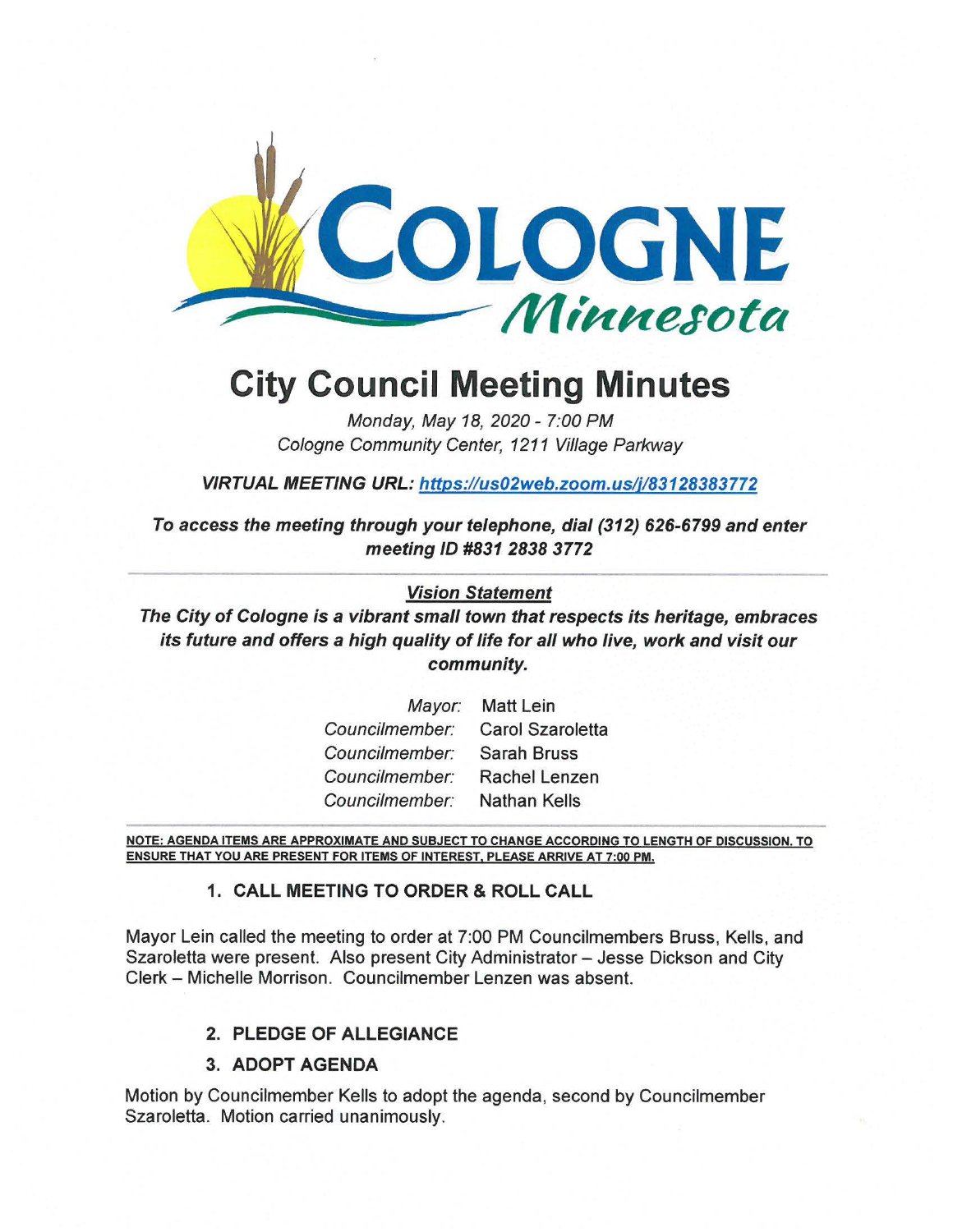## **4. VISITOR'S PRESENTATIONS, PETITIONS, CORRESPONDENCE**

#### **a. Heidi Hoks, Carver County Library - State of the Library**

Heidi Hoks, Carver County Library Director, reviewed accomplishments over the past year in the Carver County Library System. The library system is still closed to the public but is offering curb side pickup service and a virtual summer reading program for kids.

#### **5. ADOPT CONSENT AGENDA**

Items listed below are considered routine and non-controversial by the Council. There will be no separate discussion of these items unless requested by a Councilmember, Staff or Citizen. If removed, the item will be discussed at the end of the regular agenda.

- **a. May 4, 2020 Minutes**
- **b. May 19, 2020 Check Summary Register**
- **c. May 12, 2020 Payroll Summary**
- **d. Cologne Lions Gambling Permit Application October 24, 2020**
- **e. Surface Water Management Plan Certification**

Motion by Councilmember Szaroletta to adopt the consent agenda, second by Councilmember Kells. Motion carried unanimously.

## **6. COUNCIL BUSINESS**

**a. Resolution 20-12 Approving Sale of Series 2020A GO Bonds**  Doug Green of Baker Tilly reviewed the bond sale and bids that were received this morning. The City received a AA Credit Rating. The True Interest Costs received ranged between 1.78% and 2.23%. The low bid was from Pieper Sandler at 1.78% Motion by Councilmember Bruss to adopt resolution 20-12 Approving the Sale of Series 2020A GO Bonds, second by Councilmember Szaroletta. Motion carried unanimously.

#### **b. Glad Days Update**

**i. Memo to City Council** 

#### **ii. Letter to Glad Days Sponsors**

Betsy Pysick updated the Council on plans to date and how Glad Days could look this year with a city wide tractor cruise, a wine tasting event in the outfield of the ball park, a kid fest movie/picnic Friday night at the ball field, and Saturday Food Trucks sponsored by various businesses - all events would follow the social distancing protocol. Planning for next year's Glad Days is underway and as there will be very little contributed by the city this year Betsy requested that perhaps the City could commit to transfer funds allocated for this year to next years event. Motion by Councilmember Bruss to allocate the 2020 funds for the 2021 event, second by councilmember Kells. Motion carried unanimously.

Discussion was had on how to set up Glad Days to carry into the future. Mayor Lein asked Administrator Dickson to contact the City Attorney for some guidance.